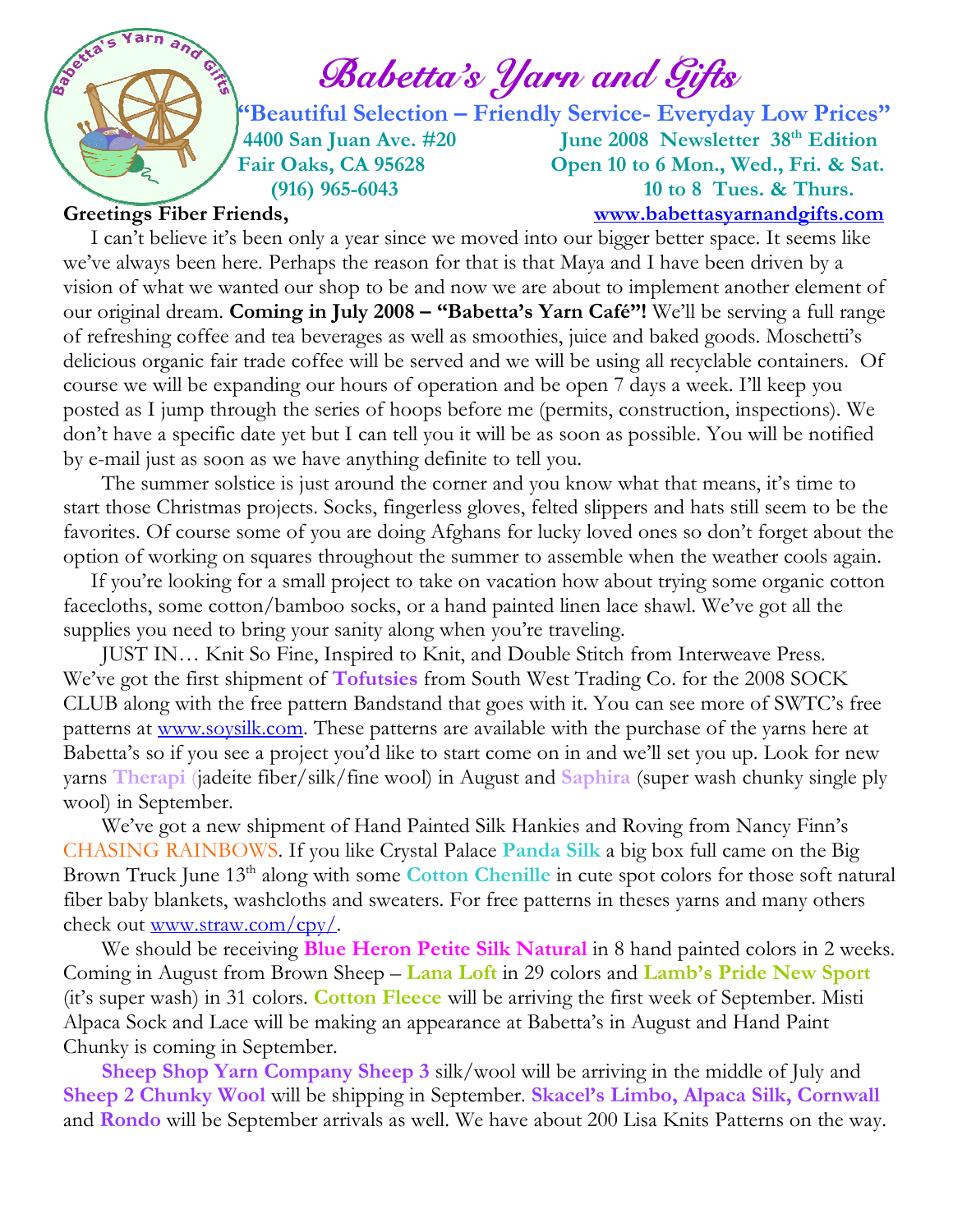'Moving Anniversary Celebration at Babetta's Yarn & Gifts on July 5<sup>th</sup>2008" г Ē, × Ō, On July 5, 2007 we opened in our new Bigger/Better space. It's time for r. п a party! To show our appreciation for your loyalty and support we'd like to  $\mathcal{L}_{\mathcal{A}}$ r Ē. invite you to our shop for Refreshments, Give-a ways and a 10% discount to a. г × anyone redeeming a filled "Babetta's" card from 10am-6pm on July 5, 2008. × г × F Thank you Fiber Friends for being a part of our vision of a place to come a. г Ē. to feel comfortable at any level of your art and to do our best to offer what × п F you need to make your fiber dreams come true. Babetta and Maya  $\mathcal{L}_{\mathcal{A}}$ J. ×

### Classes for July 2008 at Babetta's

 In our project classes you can learn to knit anything from scarves to socks to felted purses to lace shawls to hats to sweaters. Pick your project and join in the fun. Our knitters inspire each other to try new things by sharing ideas and showing off their latest creation. Sign up for one of our classes and you will receive a coupon for %10 off your next purchase. If our class times aren't convenient we also offer private lessons in Knitting, Crochet, Spinning and Weaving by appointment.

\*Pre-registration is required as class sizes are limited. Please choose your dates carefully. Because of scheduling conflicts and complications, make-up classes will only be allowed under special circumstances and individual consideration.

**Tuesdays July 8, 15 & 22**  Knitting Project 6pm – 7:30pm fee \$40

**Wednesdays July 9, 16 & 23**  Knitting Project 1pm – 2:30pm fee \$40 Knitting Project 3:00pm- 4:30pm fee \$40  $Crochet$  5:30pm  $-7$ pm fee \$40

**Thursday July 10, 17 & 24**  Knitting Project 6pm – 7:30pm fee \$40

**Saturdays July 12, 19 & 26**  Undulating Waves Beaded Scarf 2pm – 3:30pm fee \$40 Knitting Project 4pm – 5:30pm fee \$40

Meeting date for the Great American Aran Afghan Knit-a-Long July 21 1pm-3pm or 6pm-8pm

Come sit and knit with our knitting group on the  $1<sup>st</sup>$  &  $3<sup>rd</sup>$  Sat. every month. June dates are June 7 & 21. Next month's dates July 5 & 19 from 10am to 2pm

Private Lessons Knitting or Crochet \$15 an hour and Group Knitting or Crochet Private lessons \$10 an hour per person. Spinning or weaving \$20 an hour and group rates are \$15 an hour per person.

г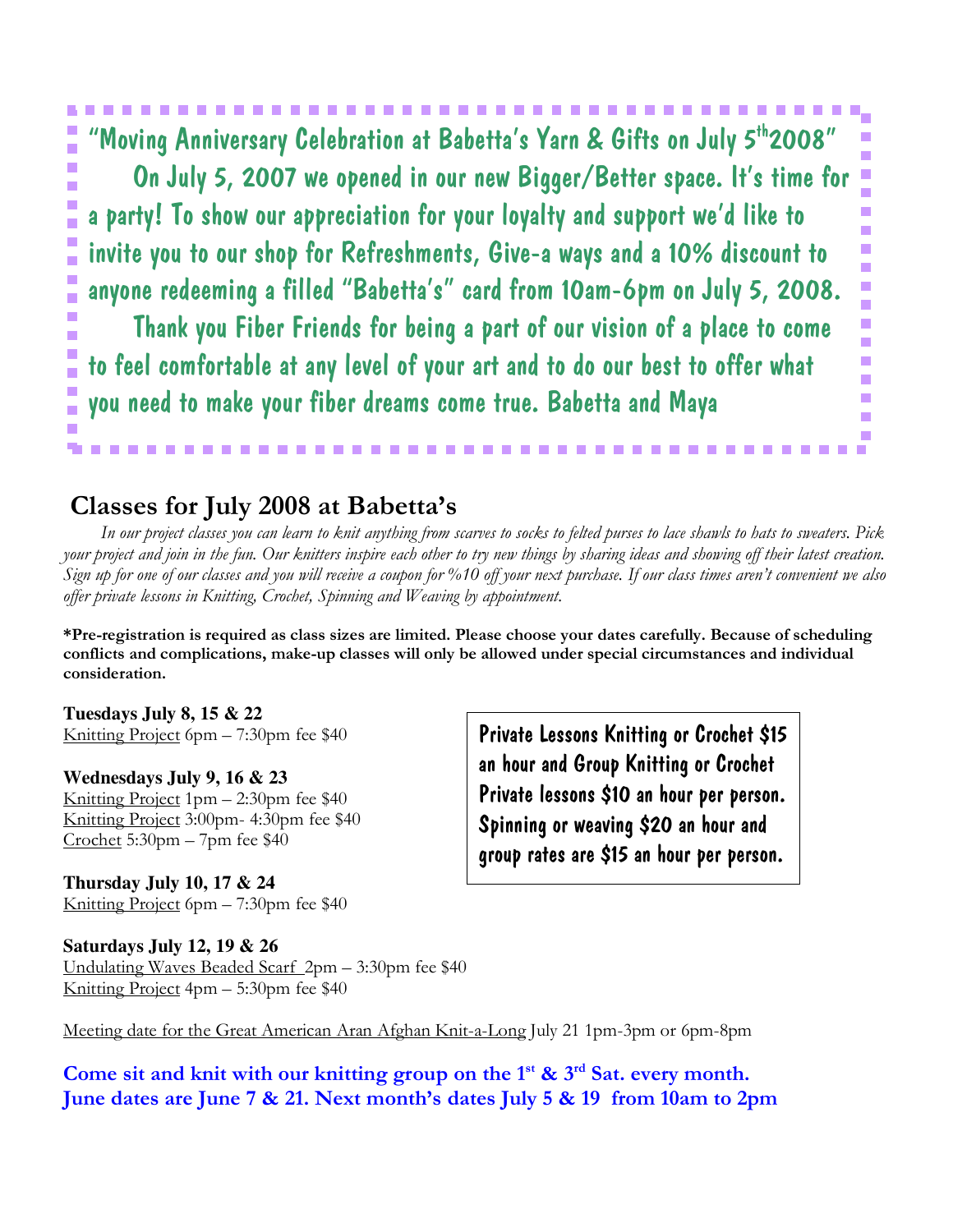Join the Fair Oaks Madhatters Knitting Group Meeting Date at Babetta's The second Thursday of every month from 10am – 12 next meeting July 10

# **Free Ribbed Newborn Hat Pattern for Madhatters**

 If you can't make our meeting time but would like to donate hats to the Madhatters Organization here's a pattern you can use.

1 50 gr ball DK Yarn, size 6 DPNs, 1 marker

Cast on 68 stitches, place marker and join in the round being careful not to twist your stitches. Work in knit 1, purl 1 rib for 6" slipping your marker at the end of each round.

Begin decrease at the beginning of a round – knit 2, purl 2 together around, slip marker, knit 2, purl 1 around, slip marker, knit 2 together, purl 1 around, slip marker, knit 1, purl 1 around, slip marker, knit 2 together around and break yarn leaving a tail of several inches to thread through a yarn needle and draw through all remaining stitches. Pull tight and weave in at least 3" of tail.

## **Free Pattern for June 2008 - Crocheted Hexagonal Washcloth**

Materials: 50 gr worsted weight cotton, linen or hemp, size G crochet hook Stitch Glossary: ch = chain,  $dc = double\,c, sl$  st = slip stitch

To begin ch 4, sl st into first ch to form a ring

- Round  $1 ch$  3 (counts as dc here and throughout), work 17 dc into ring, sl st into top of ch 3. 18 dc.
- Round  $2$  ch 3, 2 dc in next dc, dc in next dc, ch 1,  $*$  dc in next dc 2 dc in next dc, dc in next dc, ch 1, repeat from \* around and join with sl st into top of ch 3. 24 dc & 6 ch-1 spaces.
- Round  $3 ch$  3, 2 dc in next 2 dc, dc in next dc, ch 2,  $*$  dc in next dc, 2 dc in next 2 dc, dc in next dc, ch 2, repeat from \* around, join with sl st in top of ch 3. 36 dc & 6 ch-2 spaces.
- Round  $4$  ch 3, 2 dc in next dc, dc in next 2 dc, 2 dc in next dc, dc in next dc, ch 2, \* dc in next dc, 2 dc in next dc, dc in next 2 dc, 2 dc in next dc, dc in next dc, ch 2, repeat from  $*$  around. 48 dc  $& 6$  ch-2 spaces.
- Round 5 ch 3, 2 dc in next dc, dc in next 4 dc, 2 dc in next dc, dc in next dc, ch 2, \* dc in next dc, 2 dc in next dc, dc in next 4 dc, 2 dc in next dc, dc in next dc, ch 2,repeat from \* around and join with sl st into top of ch 3. 60 dc & 6 ch-2 spaces.

Continue to increase 2 st in each of the 6 sections in this manner until the  $10^{th}$ round. Last round – sl st in every dc, 3 sl st in every ch-2 space around. You can make a 2" ch at the end and sl st it into it's base to form a loop for hanging.